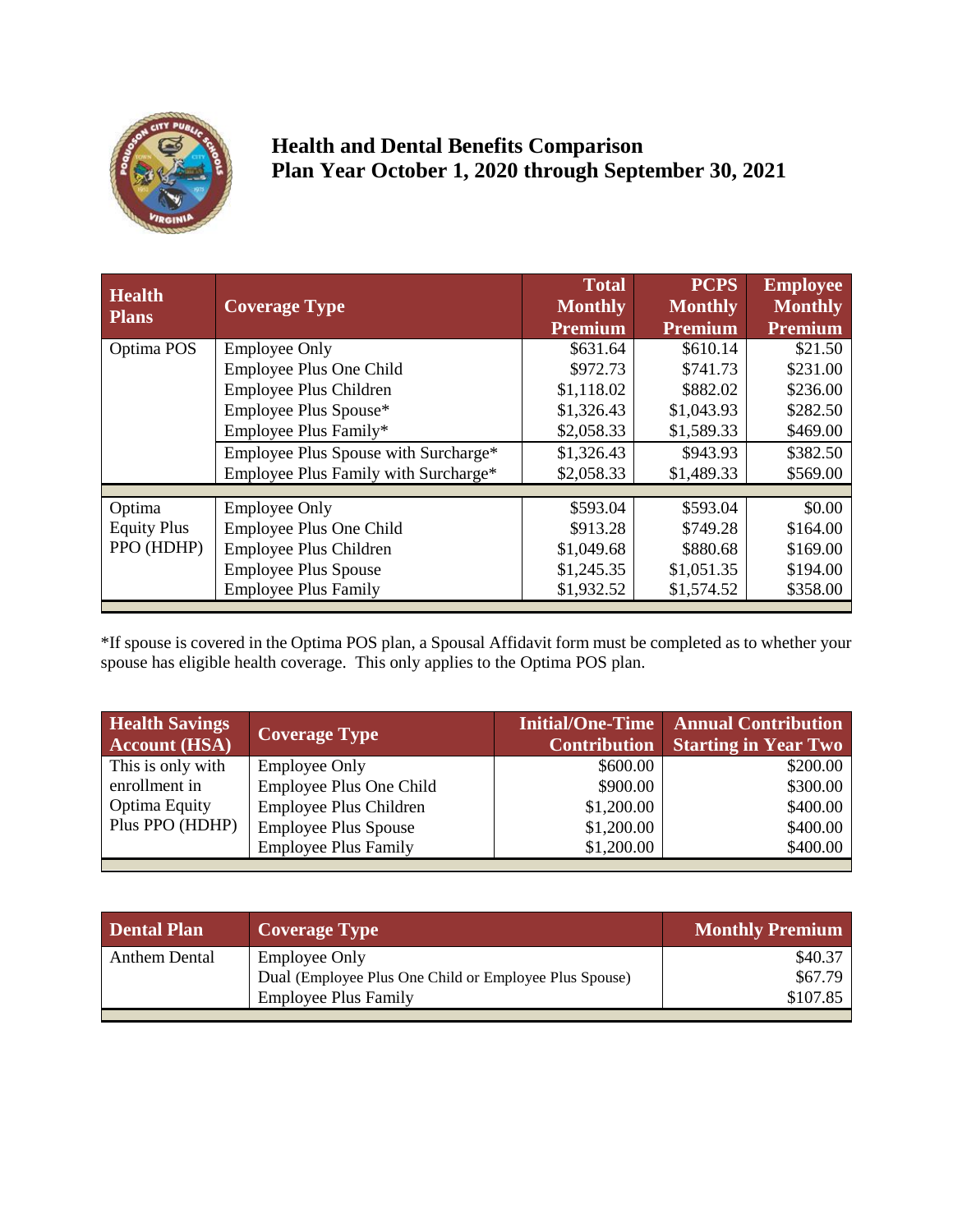## **HEALTH PLANS**

| <b>Plan Provisions</b>                                                              | <b>Optima POS Plan</b><br>POS Open Access \$500 / \$25 / 80%<br>(HMO Network) |                               |  |
|-------------------------------------------------------------------------------------|-------------------------------------------------------------------------------|-------------------------------|--|
| Note: AD refers to After Deductible                                                 | In Network                                                                    | Out of Network                |  |
| Dependent Age Limit (coverage ends at the<br>end of the month age limit is reached) | Until Age 26                                                                  | Until Age 26                  |  |
| Plan Year Deductible (Individual / Family)                                          | $\overline{$}500/$ \$1,000                                                    | \$1,000 / \$2,000             |  |
| Plan Year Out-of-Pocket Maximum                                                     | \$4,000 / \$8,000                                                             | $\overline{$6,000}$ / \$8,000 |  |
| Coinsurance                                                                         | 20%                                                                           | 30%                           |  |
| <b>Lifetime Maximum</b>                                                             | Unlimited                                                                     | Unlimited                     |  |
| <b>Preventive Care Services</b>                                                     |                                                                               |                               |  |
| Well Child Care / Immunizations                                                     | \$0, covered at 100%                                                          | 30% AD                        |  |
| <b>Adult Periodic Wellness Exams</b>                                                | \$0, covered at 100%                                                          | 30% AD                        |  |
| Routine Annual Gynecological Exam                                                   | \$0, covered at 100%                                                          | 30% AD                        |  |
| Mammogram                                                                           | \$0, covered at 100%                                                          | 30% AD                        |  |
| Vision Exam (Annual routine eye exam)                                               | \$15                                                                          | up to \$30 reimbursement      |  |
| <b>Office Visits</b>                                                                |                                                                               |                               |  |
| Primary Care Physician (PCP)                                                        | \$25                                                                          | 30% AD                        |  |
| Specialist                                                                          | \$50                                                                          | 30% AD                        |  |
| Prenatal and Post-natal Care                                                        | 20% AD                                                                        | 30% AD                        |  |
| Referral Necessary                                                                  | N <sub>o</sub>                                                                | N <sub>o</sub>                |  |
| LiveHealth Online                                                                   | \$15                                                                          | 30% AD                        |  |
| <b>Outpatient Surgery</b>                                                           |                                                                               |                               |  |
| Facility Fee (Hospital or Surgical Center)                                          | 20% AD                                                                        | 30% AD                        |  |
| Doctor and Other Services                                                           | 20% AD                                                                        | 30% AD                        |  |
| <b>Hospital Stay</b>                                                                |                                                                               |                               |  |
| <b>Facility Fee</b>                                                                 | 20% AD                                                                        | 30% AD                        |  |
| Doctor and Other Services                                                           | 20% AD                                                                        | 30% AD                        |  |
| <b>Other Services</b>                                                               |                                                                               |                               |  |
| <b>Emergency Room Doctor or Other Services</b>                                      | 20% AD                                                                        | Covered as In Network         |  |
| <b>Emergency Room Facility Fee</b>                                                  | 20% AD                                                                        | Covered as In Network         |  |
| <b>Ambulance Transportation</b>                                                     | 20% AD                                                                        | Covered as In Network         |  |
| <b>Urgent Care</b>                                                                  | \$25 PCP / \$50 Specialist                                                    | 30% AD                        |  |
| Diagnostic Services: Labs (Office /                                                 | $$0/20\%$                                                                     | 30% AD                        |  |
| <b>Outpatient Hospital</b> )                                                        |                                                                               |                               |  |
| Diagnostic Services: X-Ray                                                          | $20\%$ AD                                                                     | 30% AD                        |  |
| <b>Advanced Diagnostic Imaging</b>                                                  | 20% AD                                                                        | 30% AD                        |  |
| (MRI / PET / CAT scans)                                                             |                                                                               |                               |  |
| <b>Prescription Drugs</b>                                                           |                                                                               |                               |  |
| Retail, Tier 1                                                                      | \$15                                                                          | 30%                           |  |
| Retail, Tier 2                                                                      | \$50                                                                          | 30%                           |  |
| Retail, Tier 3                                                                      | \$85                                                                          | 30%                           |  |
| Retail, Tier 4                                                                      | 20% up to \$250                                                               | 30%                           |  |

*This is a summary of coverage, please refer to your summary plan description for the full scope of coverage.*

To find a provider participating in your health plan network, visit [www.optimahealth.com.](http://www.optimahealth.com/)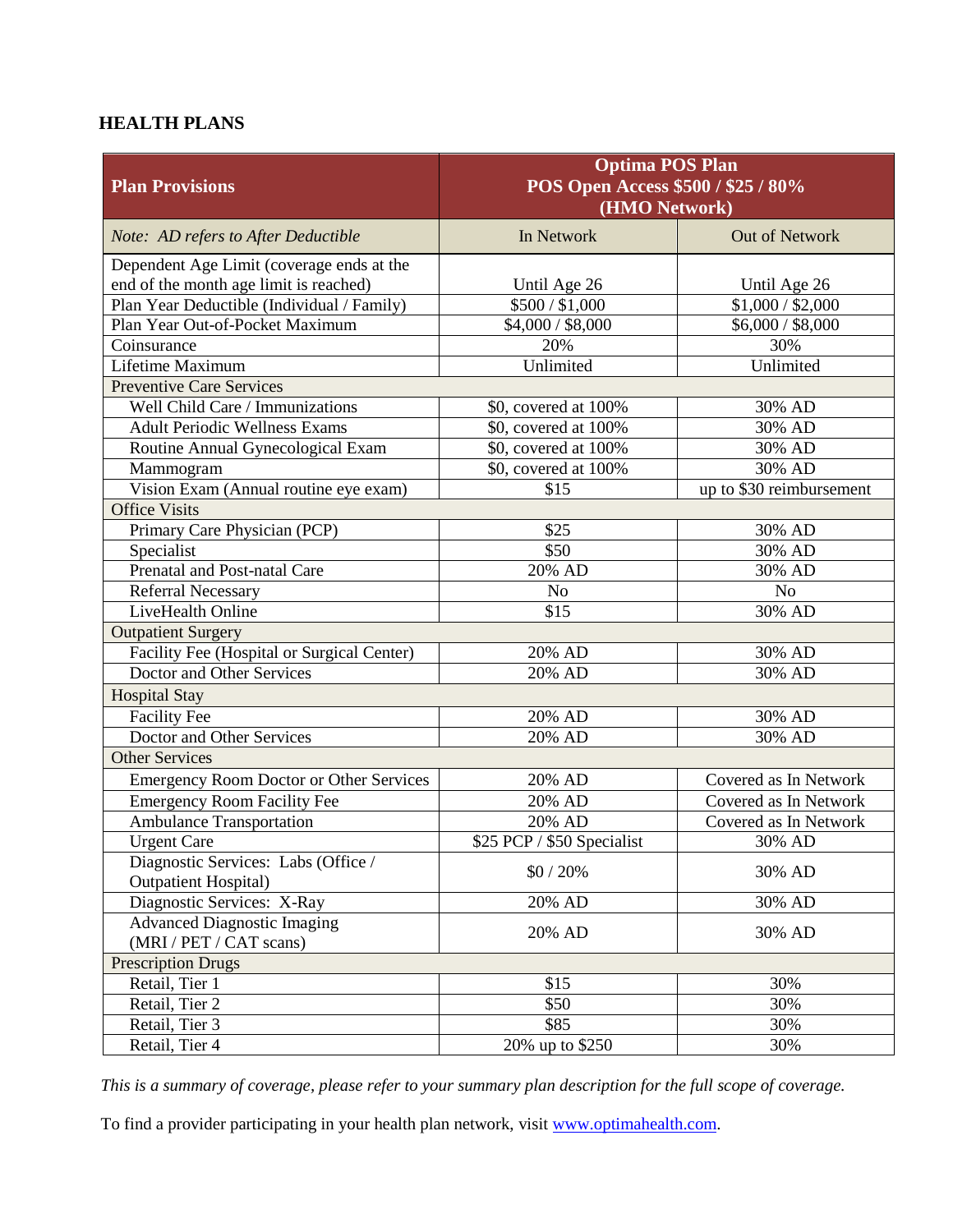| <b>Plan Provisions</b>                         | <b>Optima Equity Plus PPO Plan</b><br>HSA \$2,800/0%<br>(PPO Network) |                                |  |
|------------------------------------------------|-----------------------------------------------------------------------|--------------------------------|--|
| Note: AD refers to After Deductible            | In Network                                                            | Out of Network                 |  |
| Dependent Age Limit (coverage ends at the      |                                                                       |                                |  |
| end of the month age limit is reached)         | Until Age 26                                                          | Until Age 26                   |  |
| Plan Year Deductible (Individual / Family)     | \$2,800 / \$5,600                                                     | $\overline{$5,600}/$11,200$    |  |
| Plan Year Out-of-Pocket Maximum                | \$4,000 / \$8,000                                                     | $\overline{$8,000}$ / \$16,000 |  |
| Coinsurance                                    | 0%                                                                    | 30%                            |  |
| Lifetime Maximum                               | Unlimited                                                             | Unlimited                      |  |
| <b>Preventive Care Services</b>                |                                                                       |                                |  |
| Well Child Care / Immunizations                | \$0, covered at 100%                                                  | 30% AD                         |  |
| <b>Adult Periodic Wellness Exams</b>           | \$0, covered at 100%                                                  | 30% AD                         |  |
| Routine Annual Gynecological Exam              | \$0, covered at 100%                                                  | 30% AD                         |  |
| Mammogram                                      | \$0, covered at 100%                                                  | 30% AD                         |  |
| Vision Exam (Annual routine eye exam)          | \$15                                                                  | up to \$30 reimbursement       |  |
| <b>Office Visits</b>                           |                                                                       |                                |  |
| Primary Care Physician (PCP)                   | 0% AD                                                                 | 30% AD                         |  |
| Specialist                                     | 0% AD                                                                 | 30% AD                         |  |
| Prenatal and Post-natal Care                   | 0% AD                                                                 | 30% AD                         |  |
| <b>Referral Necessary</b>                      | N <sub>o</sub>                                                        | N <sub>o</sub>                 |  |
| LiveHealth Online                              | 0% AD                                                                 | 30% AD                         |  |
| <b>Outpatient Surgery</b>                      |                                                                       |                                |  |
| Facility Fee (Hospital or Surgical Center)     | 0% AD                                                                 | 30% AD                         |  |
| Doctor and Other Services                      | 0% AD                                                                 | 30% AD                         |  |
| <b>Hospital Stay</b>                           |                                                                       |                                |  |
| Facility Fee                                   | 0% AD                                                                 | 30% AD                         |  |
| Doctor and Other Services                      | $\overline{0}$ % AD                                                   | 30% AD                         |  |
| <b>Other Services</b>                          |                                                                       |                                |  |
| <b>Emergency Room Doctor or Other Services</b> | 0% AD                                                                 | Covered as In Network          |  |
| <b>Emergency Room Facility Fee</b>             | $\overline{0}$ % AD                                                   | Covered as In Network          |  |
| <b>Ambulance Transportation</b>                | $\overline{0}$ % AD                                                   | Covered as In Network          |  |
| <b>Urgent Care</b>                             | 0% AD                                                                 | 30% AD                         |  |
| Diagnostic Services: Labs                      | 0% AD                                                                 | 30% AD                         |  |
| Diagnostic Services: X-Rays                    | 0% AD                                                                 | 30% AD                         |  |
| <b>Advanced Diagnostic Imaging</b>             |                                                                       |                                |  |
| (MRI / PET / CAT scans)                        | $0\%$ AD                                                              | 30% AD                         |  |
| <b>Prescription Drugs</b>                      |                                                                       |                                |  |
| Retail, Tier 1                                 | \$15 AD                                                               | 30% AD                         |  |
| Retail, Tier 2                                 | \$50 AD                                                               | 30% AD                         |  |
| Retail, Tier 3                                 | \$85 AD                                                               | 30% AD                         |  |
| Retail, Tier 4                                 | 20% up to \$250 AD                                                    | 30% AD                         |  |
| PreventiveRx Plus Plan (Essential)             | \$0, covered at 100%                                                  | 30% AD                         |  |

*This is a summary of coverage, please refer to your summary plan description for the full scope of coverage.*

To find a provider participating in your health plan network, visit [www.optimahealth.com.](http://www.optimahealth.com/)